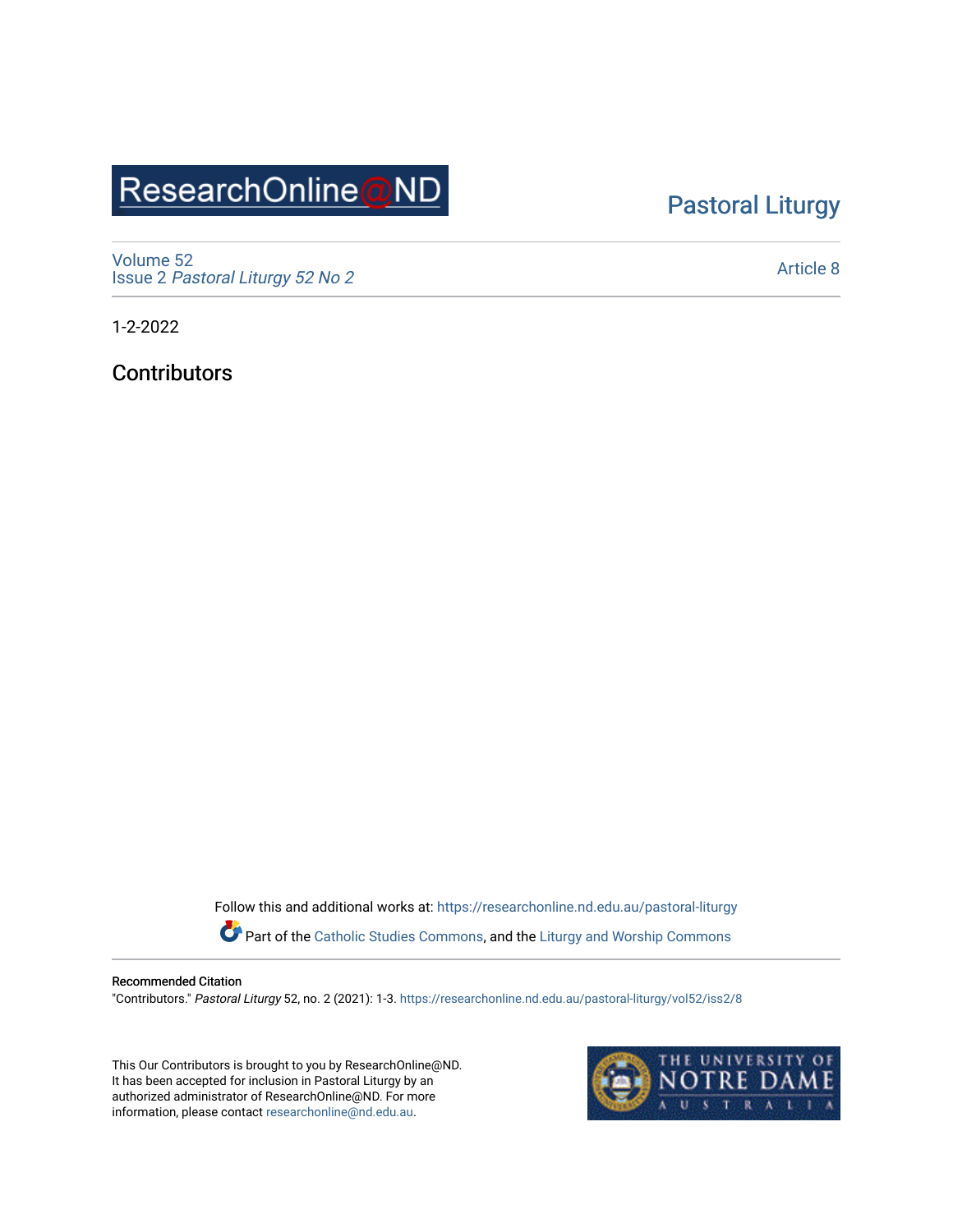

**Our Contributors** 

### **Chris deSilva**

Dr Chris deSilva is a liturgical musician whose activities include singing, composing, choir direction and parish music ministry. He has served the parish of Bedford/Inglewood in Perth for more than thirty years and is currently involved in both the music ministry and the RCIA process there. He has been the Musical Director of the Julian Singers in Perth for more than fifteen years. As Music Consultant to the Perth Archdiocesan Centre for Liturgy, he supports parish musicians and facilitates music workshops for them. His original compositions are available from his web site, [www.laudamus.com.au](http://www.laudamus.com.au/)

#### **Anthony Doran**

Anthony Doran is priest of the Archdiocese of Melbourne, currently Parish Priest of Strathmore. Prior to entering the seminary, Anthony was a secondary school teacher, teaching in country and suburban schools in Victoria. Ordained in 2003, he has held various appointments in suburban and country parishes. He completed further studies in Liturgy, focussing on the Rite of Dedication of a Church. He has written for *Liturgy News, The Summit* and *The Australian Journal of Liturgy.* He is the immediate Past President of the Australian Academy of Liturgy, and a member of Societas Liturgica, the international society for liturgical study and renewal. Since 2017, he has been a member of the Board of the Catholic Development Fund for the Archdiocese of Melbourne. He has undertaken the Foundations of Directorship Course of the Australian Institute of Company Directors is an Affiliate Member of the AICD.

#### **Alessio Loiacono**

Alessio Loiacono is a teacher in the Catholic school system in the Archdiocese of Perth, an organist and is also the Music Field Officer for the Centre for Liturgy- Archdiocese of Perth. He also facilitates workshops for Catholic Education Western Australia. He holds a Bachelor of Music Education (UWA) and a Masters of Religious Education (Notre Dame). Away from music, Alessio enjoys going for walks, coffee and going to the movies.

#### **Mary-Anne Lumley**

Mary-Anne Lumley is currently liturgist and teacher of Religious Education at John XXIII College in Mount Claremont, Mary-Anne has worked across TAFE, secondary and primary education sectors. Over several years in Perth and the UK, she has been involved in music ministry as well as preparing and celebrating liturgy.

#### **Michael Mangan**

Michael Mangan is a composer, educator and liturgist who is based in Brisbane. A former specialist music teacher, he has composed over 250 pieces which are widely used in Liturgy and Religious Education programs in schools and parishes throughout Australia, New Zealand, Canada and the USA. Michael tours extensively each year presenting concerts and workshops for students, teachers and parish musicians and speaks and performs at conferences and events throughout Australasia and North America. His music is published in North America by GIA/WLP. Michael holds a BA (Mus), a Grad Dip Ed (Arts Ed) and an M. Theol (Liturgical Studies). He is a member of the Australian Academy of Liturgy, National Chair of the Australian Pastoral Musicians Network, and Leader of Music Ministry at All Saints Catholic Parish in Brisbane. In addition to his commitments with Litmus Productions, Michael works as Liturgical Education Consultant with Liturgy Brisbane.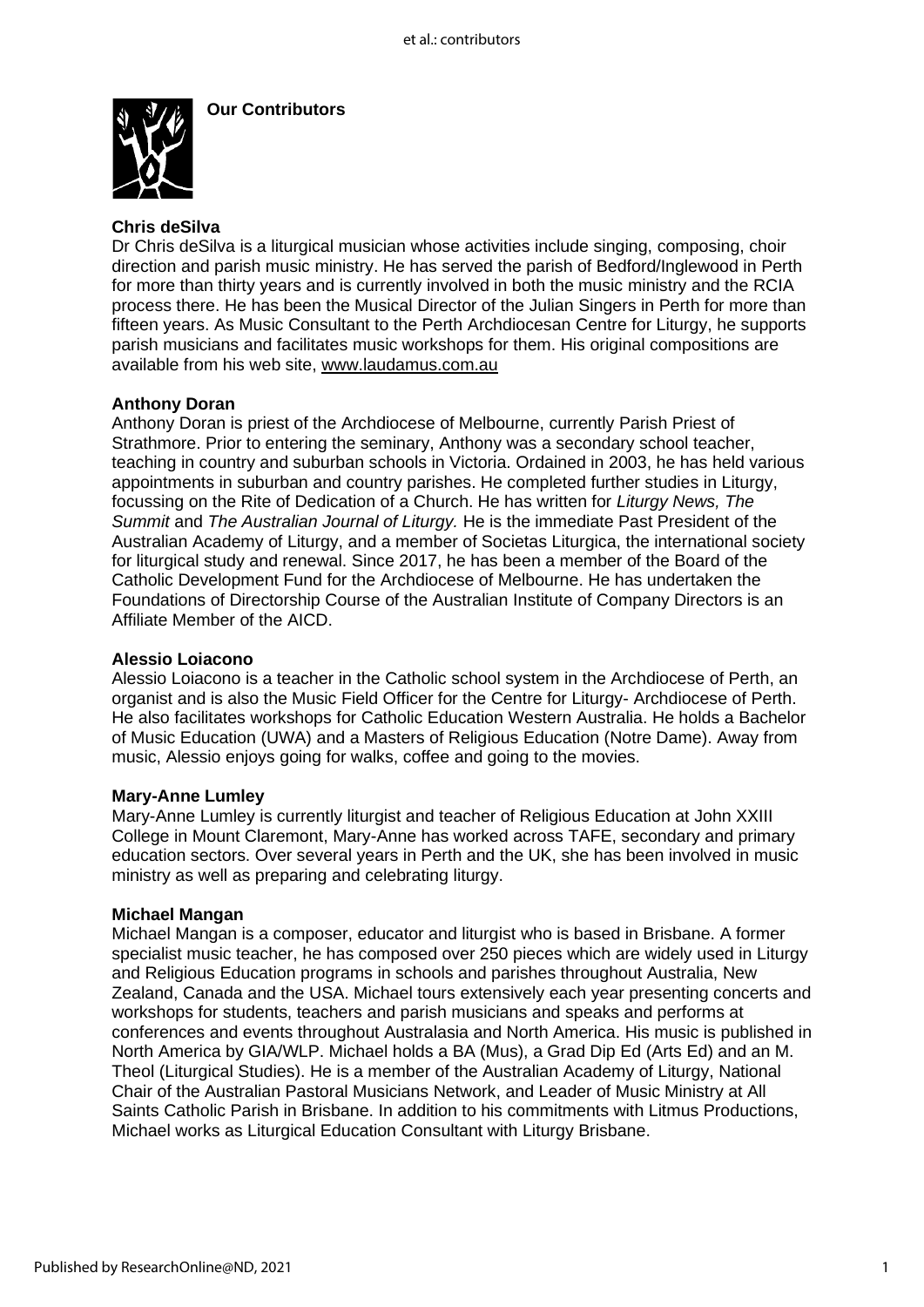#### **Angela McCarthy**

Dr Angela McCarthy is an adjunct senior lecturer in theology at The University of Notre Dame Australia, Fremantle campus. Her first degree from Sydney University included work in Biblical Studies and Fine Arts. After time spent rearing a family, Angela resumed secondary teaching and further studies in theology and education in 1993 at Notre Dame and was awarded her PhD in 2007. Since then, she has completed a further Research Masters in Theology in the field of Scripture, art and theology. Angela has published in the areas of liturgy, icons, art and theology, liturgical music, educational practice and theological aesthetics. She is the former editor of the Australian Journal of Liturgy, a member of the Australian Academy of Liturgy, Chairperson of the Mandorla Art Award, a member of the Chamber of Arts and Culture WA and the Fellowship of Biblical Studies, and the editor of Pastoral Liturgy.

#### **Russell McDougall**

Russell McDougall C.S.C, is a lecturer in theology and Associate Campus Minister at Kings College, Pennsylvania. Previously he served as Rector of Tantur Ecumenical Institute in Jerusalem. He received his BA and MDiv from the University of Notre Dame US and the SSL from the Pontifical Biblical Institute in Rome. Ordained a priest of the Congregation of Holy Cross in 1991 he served the Church in East Africa for many years, both as curate of Holy Cross Parish in Nairobi, Kenya, and as academic dean and lecturer in Old Testament at Queen of Apostles Seminary in Jinja, Uganda. He has also been a Fellow of the Lonergan Institute at Boston College. Ecumenical and interfaith relationships have been an important part of Fr Russ' priestly ministry.

#### **Gerard Moore**

Professor Gerard Moore is the Principal and CEO of Broken Bay Institute – the Australian Institute of Theological Education. His most recent publications are *Earth Unites with Heaven: an introduction to the Liturgical Year* (Melbourne: Morning Star 2014), and *The Disciples at the Lord's Table: Prayers over Bread and Cup across 150 Years of Christian Church (Disciples of Christ)* (Eugene: Wipf and Stock, 2015). He is also a member of the Charles Sturt University Public and Contextual Theology Research Centre.

**Tom Ryan** is a Marist priest living in Sydney, Australia. He has been involved in tertiary theological education and adult faith formation for many years and held honorary positions in theology at the University of Notre Dame Australia and the Australian Catholic University. Since 2005, he has been a Judge on the Regional Marriage Tribunals in both Brisbane and Sydney. Apart from chapters in books, he has published numerous articles in theological journals both national and international. His recent book is *Shame, Hope and the Church: A Journey with Mary* (Strathfield, NSW: St. Pauls, 2020)*.* 

#### **Joe Tedesco**

Joe Tedesco has been involved in tutoring and teaching theology for over ten years at the University of Notre Dame Australia and at the Centre for Faith Enrichment in the Archdiocese of Perth. He completed Masters level studies focusing on scripture and Christian anthropology. He recently completed a thesis in the area of Wisdom Literature and its relationship to moral theology.

#### **Samantha Wegner**

Sam Wegner has a BA from Macquarie University and has written the essay under review as her capstone research project in fulfilment of the requirements of a Master of Theological Studies at the Australian Catholic University. After several years of employment in Executive roles with the Law Society of NSW, Sam took time off to have children. At that time, she commenced a Master of Theological Studies at ACU. She was awarded the ACU Centre for Liturgy Postgraduate Scholarship in 2017. Sam has recently undertaken sessional roles in the National School of Theology at ACU and looks forward to further research in liturgical and sacramental theology in coming years.